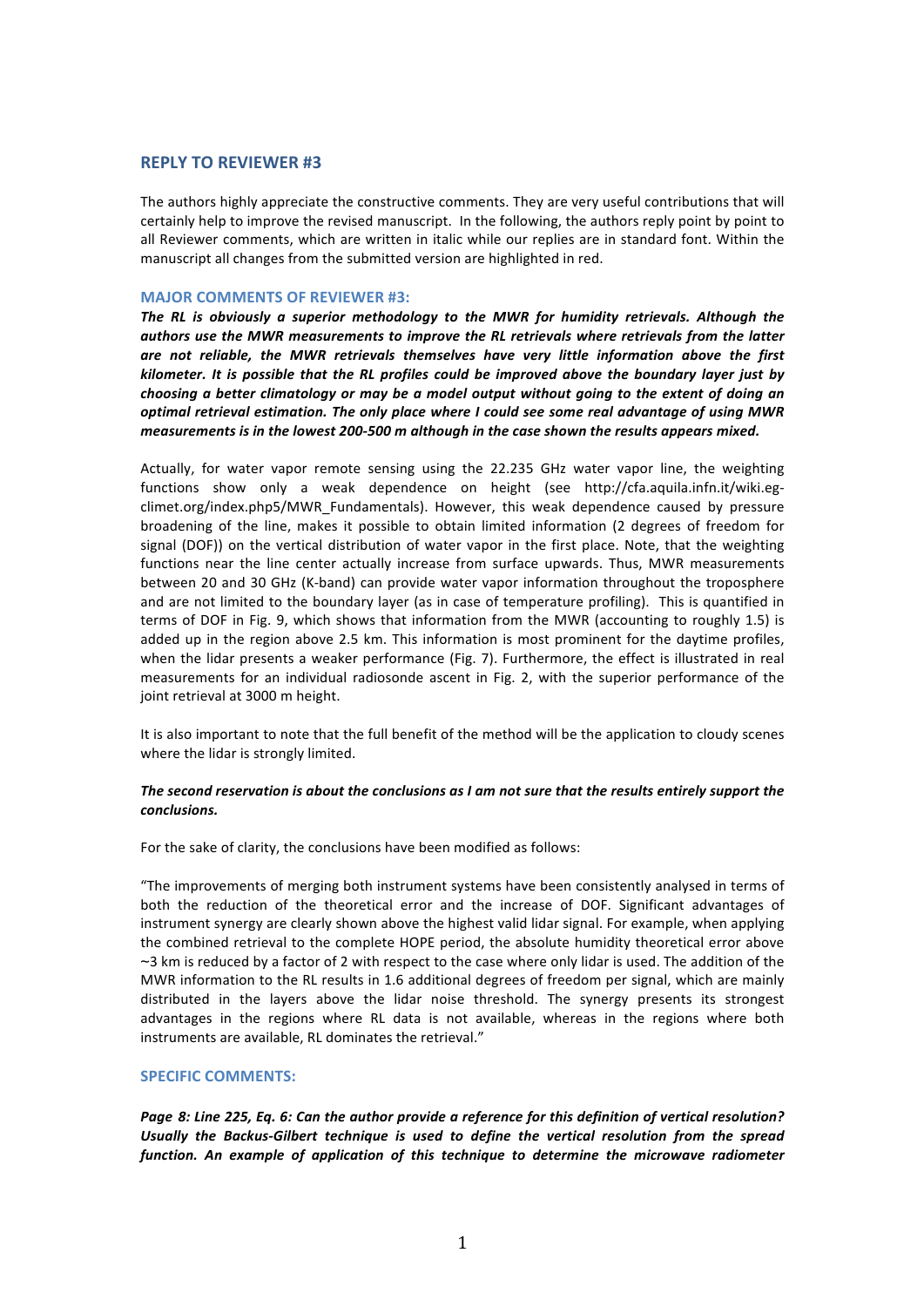## vertical resolution can be found in Westwater and Snider and Carlson (J. Appl. Meteor., vol. 14, pp. *524–539, 1975).*

There are many different ways to define vertical resolution. In addition to the example given by the reviewer, Liljegren (2004) exploited the interlevel error covariance. Here we follow the approach based on the optimal estimation as presented by Rodgers (2000) in pages 52, 53 and 54:

"Resolution, like *information*, is a word with a multiplicity of meanings, and tends to be used differently in different contexts. [...] Possibilities include characteristics of the averaging kernel or state resolution matrix, such as the width of the averaging kernel or the point spread function, where width has many possible interpretations, the response of the retrieval to sine wave perturbations in the state, and the range of heights covered divided by number of independent quantities measured. […]

Possible characterisations of resolution are [...]

(iv) the degrees of freedom for signal,  $d<sub>s</sub>$  is the trace of the averaging kernel matrix. Consequently the diagonal of A may be thought of as a measure of the number of levels per degree of freedom, and thus a measure of resolution. "

This is the definition of equation (6). Other authors have previously used this definition for vertical resolution, e.g. Liu (2014).

# *Page* 16 Fig. 6. The results in Figure 6 are mixed. In the upper troposphere the RL seems to have the *lowest bias up to 4 km. Above 4 km the combined retrievals show a very small improvement, however* what the standard deviation is considered I am not sure that the improvement is clear.

We included section 5.2 to show the retrieval performance in comparison to an independent measurement of humidity profiles. As we mention in the paper, this comparison is not conclusive because it is based on a limited number of samples and the agreement in terms of the atmospheric volume sampled by the radiosonde and the remote sensing systems is not perfect. In the manuscript (line  $429-433$ ) we only state that there is, on average, in region c, a small improvement of the combined retrieval with respect to RL retrieval both in term of bias and standard deviation. We are very careful to not state any improvement for the combined retrieval in the other regions

Page 17, section 5.3 and 5.4 I am not sure what is intended by theoretical error shown in Fig. 7. I *think* the author means the "a posteriori" covariance. However this measure of uncertainty, although necessary, represents a partial picture. A better estimate of "error" intended as RMS Error *is* the one you provide in the comparison with radiosondes in Fig. 6. The authors should probably *change "theoretical error" with "covariance" if this is what they meant. Otherwise they should* explain what they mean by "theoretical error". It is not clear how the uncertainty shown in Fig. 7 and 8 relates to the error bars shown in Fig. 2 (the text says they are both computed from Eq. 4), *however the values seem considerably different.*

The reviewer is right. A clarification is needed and introduced in the new manuscript as follows:

"From S<sub>op</sub>, the theoretical error (in kg/m<sup>3</sup>) associated to each altitude of the retrieved profile  $x_{op}$  is calculated as the square root of the main diagonal elements in  $S_{op}$ . The word *theoretical* emphasizes that it is an a posteriori estimate, and not a direct difference to a given reference".

### *In particular the error bars above 2 km in Fig. 4 seem to be ~0.5 g/m<sup>o</sup>3, but they seem smaller in Fig.* 7. Or it is just due to the different scales of the plots?

The values on Fig. 2 represent the theoretical error for one specific profile, while in figure 7 and 8 the values correspond to the mean theoretical error, averaged over more than 600 profiles. That is the reason why the values for the particular example in Fig. 2 might differ from the ones presented in Fig. 7 and 8. 

*I* am not sure *I* entirely understand the difference in what is plotted in Fig. 7 and 8, besides the *classification between daytime and nighttime. Could you please explain that more clearly?*